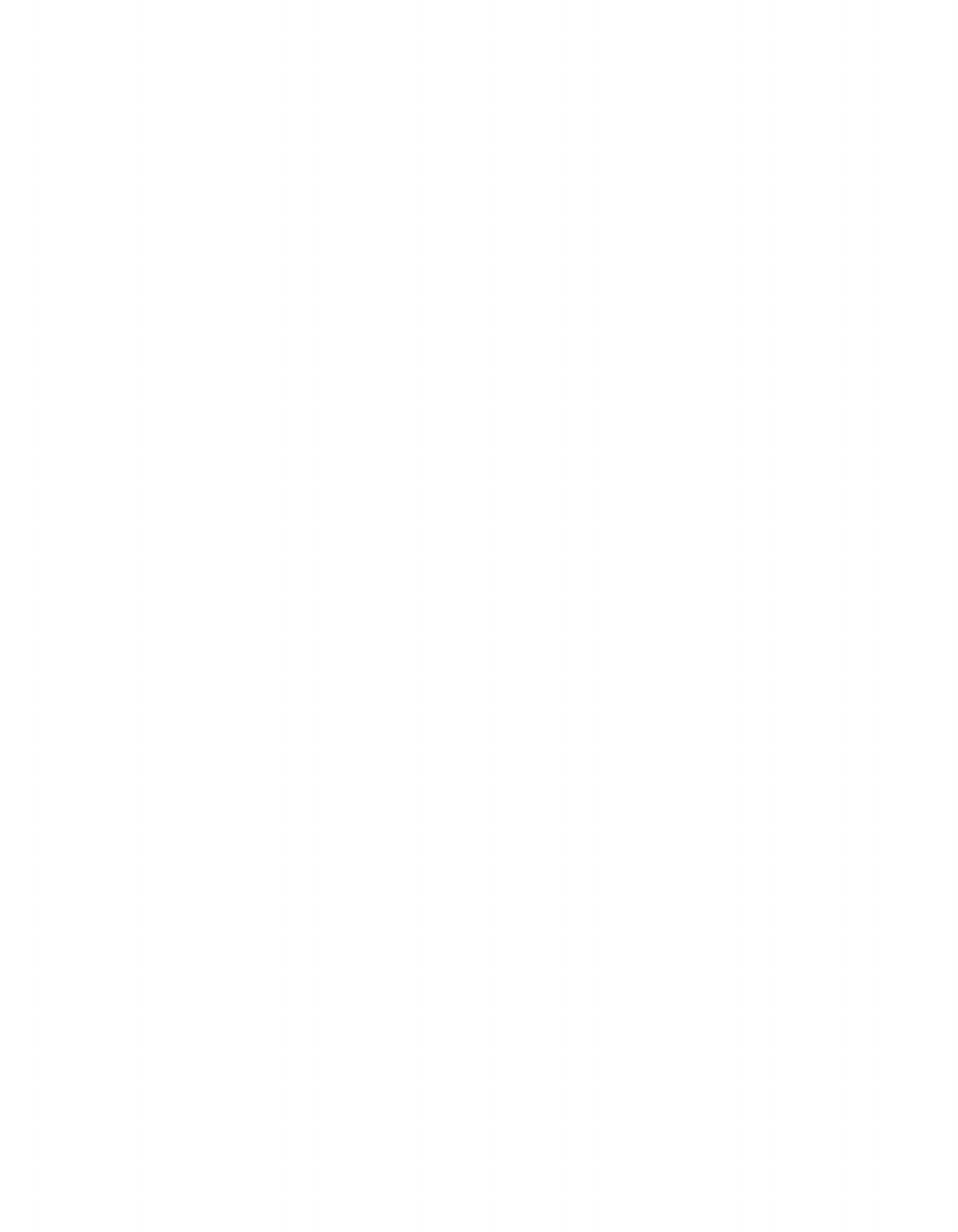## I GEOMETRIC GEODESY

#### 1.1 **Primary triangulation**

#### 1.1.1 *Base extension net Afsluitdijk*

In 1967, the stations Stevinsluizen, Eierland, Sexbierum and Burgwerd, forming part of the base extension network of the new base "Afsluitdijk", were remeasured. This work was considered necessary since remeasurement of the three other stations, Lorentzsluizen, Workum and Staveren (carried out in the autumn of 1966, see Geodetic Work in The Netherlands, 1963-1966, pp. 1-2), had given very little improvement.

At the stations Stevinsluizen, Eierland and Burgwerd, where the directions to be measured pass over a homogeneous surface, the method of Schreiber was applied for the remeasurement in order to speed up the observations. The original observations were made by the method with reference mark. Combining the new observations with the previous ones gave a better elimination of the influence of lateral refraction, as could be expected, resulting in satisfactory final results.

A report on the base Afsluitdijk and the extension net is under preparation. It will be published in 1971 by the Netherlands Geodetic Commission.

#### 1.1.2 *New triangulation net around the former Zuiderzee*

Check measurements at triangulation stations in Noord-Holland showed larger discrepancies than in other parts of the country. The reason must be sought in a lowering of the water-table in this region after the dam between Noord-Holland and Friesland (Afsluitdijk) was built with the result that the near-surface peat layers became more consolidated. Since a new triangulation net is presently being measured around the former Zuiderzee, it has been decided to include in this new net the old primary stations in addition to the new stations that replace the lost old first order points in this part of the country. About half the number of observations for this new net were completed by the end of 1970.

#### 1.1.3 *Publications*

BAKKER, G. - The Adjustment of Primary Direction Measurements with Special Reference to Circle Testing Methods, Netherlands Geodetic Commission, Publications on Geodesy, New Series, Vol. 3, No. 2, Delft, 1970 - 42 p., 3 fig.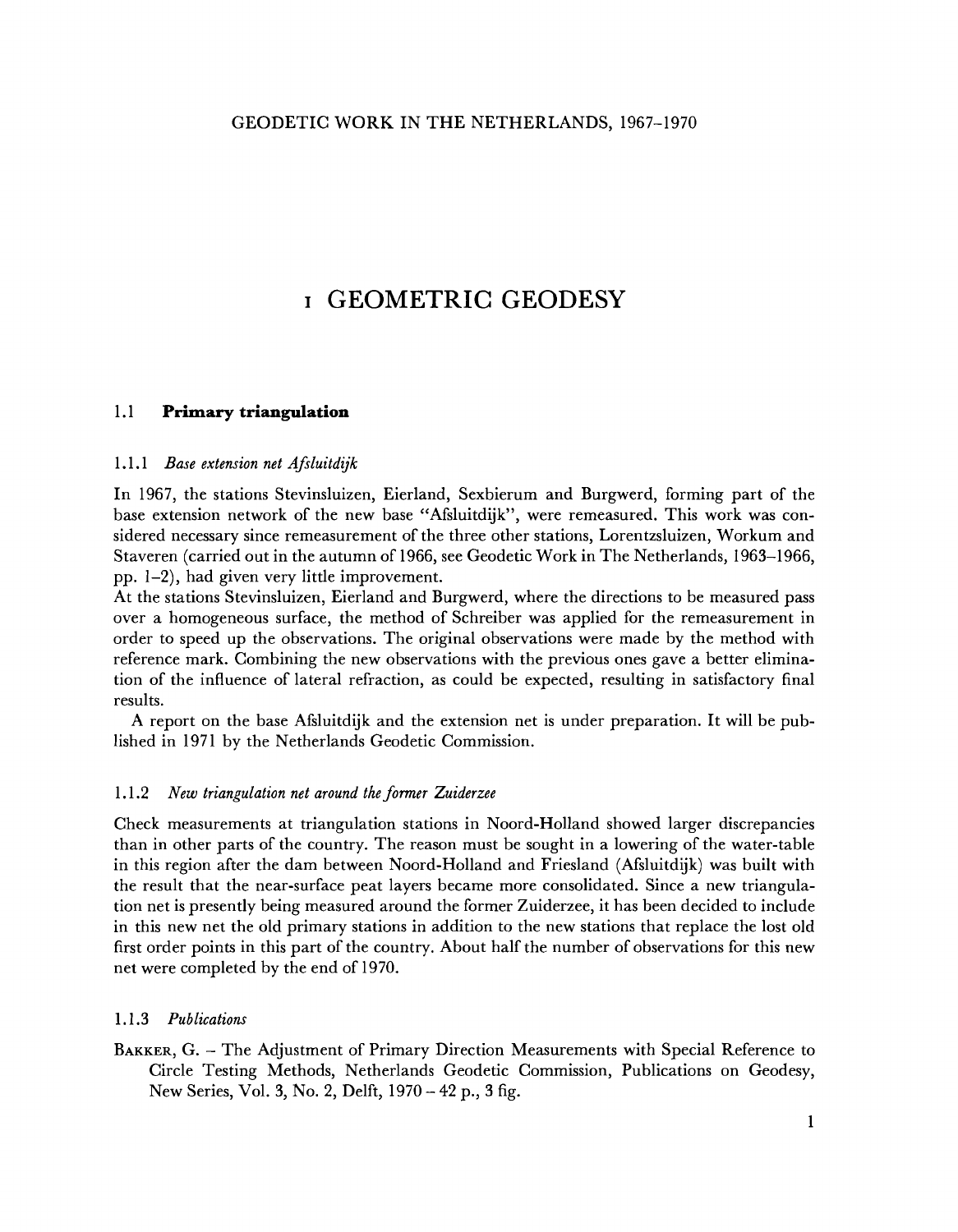## 1.2 **Electromagnetic distance measurement**

## 1.2.1 General

When measuring the above mentioned base extension network, experiments were carried out to test the distance-ratio method of Prof. Ir. W. BAARDA\*. A MRA 4-tellurometer was used for these experiments.

## 1.2.2 High precision traverse Malvern-Graz

In accordance with the resolutions adopted at the A.1.G.-symposium at Paris (February, 1969) and the subsequent meeting at Munich (November, 1969), a start was made with electromagnetic distance measurements between the satellite stations at Brussels and Delft.

In 1970 the traverses S. Maria Oudenhove-Kester, Kester-Asse, Asse-Waasmunster, Waasmunster-Axe1 and Axel-Kloetinge were measured with a MRA 4-tellurometer while the first two distances were also measured with a laser-geodimeter. The measurements on Belgian territory were carried out in collaboration with the Institut Géographique Militaire in Brussels. It was planned to complete the whole programme before the end of 1970 but a serious breakdown of the tellurometer forced to stop the observations. The five remaining distances, Kloetinge-Zierikzee, Zierikzee-Goedereede, Goedereede-Monster, Monster-Delft and Delft-Ypenburg (satellite station) will now be observed at the beginning of the 1971 measuring season. For correcting the tellurometer observations, use was made of a new resistance-psychrometer to measure temperature and humidity. As the thermometers are hung a few metres away from the towers, it is expected that this apparatus will yield more reliable results. However, the observations have not been analyzed yet.

## 1.2.3 Publications

MUNCK, J. C. DE - The Theory of Dispersion Applied to Electro-Optical Distance Measurement and Angle Measurements. Netherlands Geodetic Commission, Publications on Geodesy, New Series, Vol. 3, No. 4, Delft, 1970 - 48 p., 1 fig.

## 1.3 **Remeasurement of the standard base "Loenermark"**

## 1 .3.1 General

At the request of the Netherlands Geodetic Commission, the base Loenermark was remeasured by the Finnish geodesists Dr. T. HONKASALO and Mr. P. GRÖHN in the autumn of 1969. For this remeasurement the same method and the same equipment was used as for the original measurements, carried out by Dr. T. J. KUKKAMAKI and Dr. T. HONKASALO in 1957. The remeasurement gave the following results

|                                           | distance                                     |                                              | difference                             | standard deviation                          |
|-------------------------------------------|----------------------------------------------|----------------------------------------------|----------------------------------------|---------------------------------------------|
|                                           | 1957                                         | 1969                                         |                                        |                                             |
| first half<br>second half<br>total length | 288051.93 mm<br>288040.93 mm<br>576092.86 mm | 288052.33 mm<br>288041.13 mm<br>576093.46 mm | $+0.40$ mm<br>$+0.20$ mm<br>$+0.60$ mm | $0.03 \text{ mm}$<br>$0.03$ mm<br>$0.04$ mm |

\* **BAARDA,** W. - Statistical Concepts in Geodesy. Netherlands Geodetic Commission, Publications on Geodesy, New Series, Vol. **2,** No. **4,** Delft, **1967.**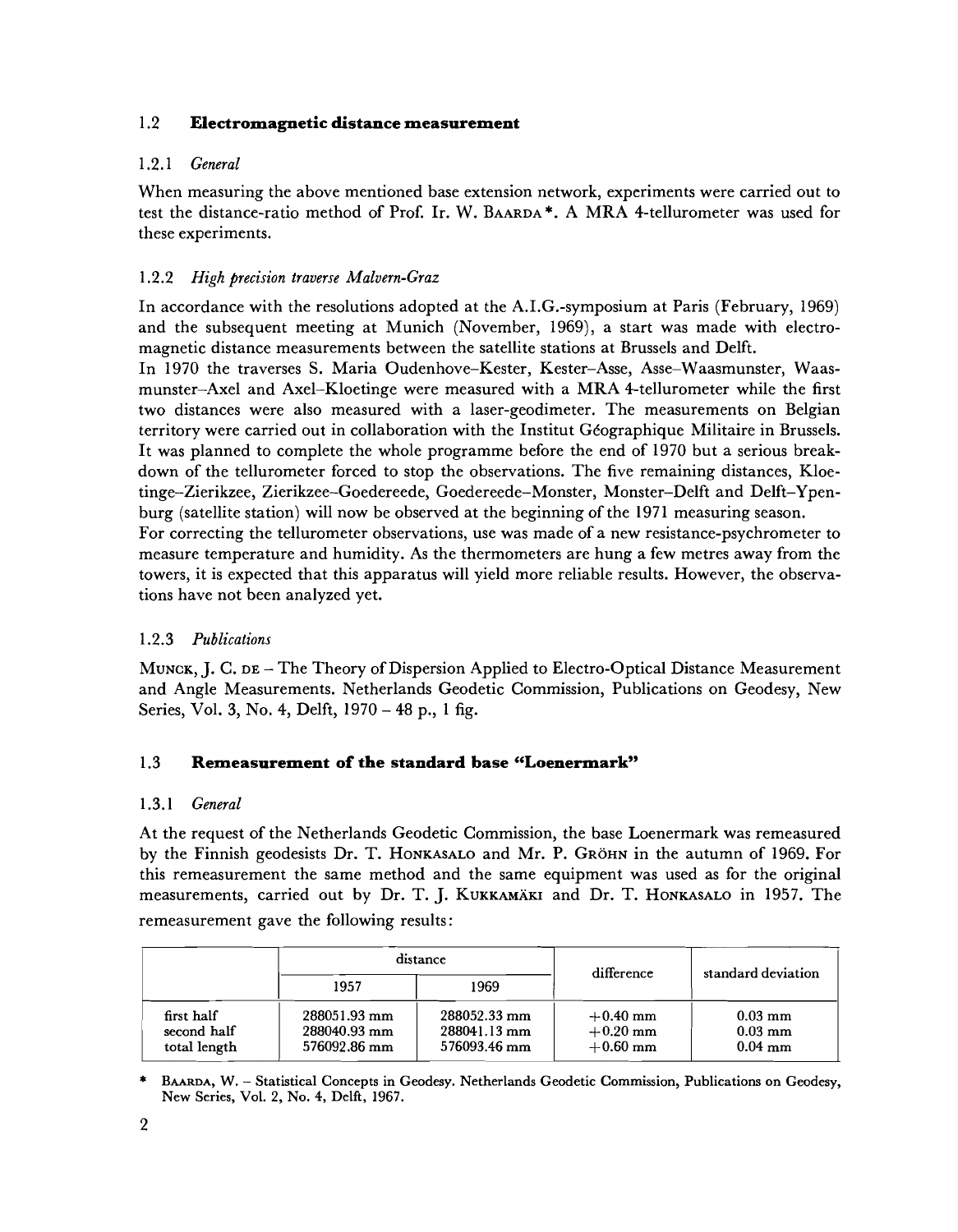## 1.3.2 Publications

HONKASALO, T. - Remeasurement of the Standard Base Loenermark. Netherlands Geodetic Commission, Publications on Geodesy, New Series, Vol. 4, No. 2, Delft, 1971.

## 1.4 **Triangulation and trilateration Hydrographic Office Royal Netherlands Navy**

## 1.4.1 *The Netherlands*

The existing primary and secondary triangulation is the geodetic framework for hydrographic surveys in the estuaries and inshore work. For offshore areas, horizontal control for bathymetric work is obtained by electronic position fixing systems, such as the Decca Navigator. In cooperation with the United Kingdom a Decca Hi-Fix system, covering the southern part of the North Sea has been established to obtain higher accuracies. In each of the two countries - U.K. and The Netherlands - two transmitting stations are located. The coordinates of all four stations are based on the European Datum (first adjustment).

## 1.4.2 *Surinam*

The extensive hydrographic and oceanographic surveys of river estuaries, coastal waters and the continental shelf of Surinam have been completed. For these surveys horizontal control was obtained by a Decca Survey Chain, except for rivers and estuaries, where horizontal control was based on third order triangulation.

## 1.4.3 *Netherlands Antilles*

In 1970 extensive hydrographic and oceanographic surveys around the Netherlands Antilles have been started. These surveys are expected to be finished by the end of 1972.

During 1970 a Decca Survey Chain with transmitting stations on the islands Aruba, Curaqao and Bonaire has been used for horizontal control. The coordinates of the Decca stations are based on the "Provisional South American Datums" by making use of the I.A.G.S. Triangulation system. Transformation formulae to transform local grid coordinates into I.A.G.S. (UTM) coordinates have been developed.

## 1.4.4 *General*

Trials with the long range "Omega" navigation system and with a satellite navigation receiver have been made.

In 1970 an automated data logging and processing system has been installed on one of the surveying vessels. The system is being evaluated.

## 1.4.5 *Publications*

RAASVELDT, G. D. - Hydrographic Survey of Surinam. The International Hydrographic Review, Vol. XLV, No, 1, pp. 47-53, Monaco, 1968 - 7 p., 7 fig.

GENT, W. G. VAN - The Surinam Traverse. The International Hydrographic Review, Vol. XLVI, No. 1, pp. 7-16, Monaco, 1969 - 10 p., 5 fig.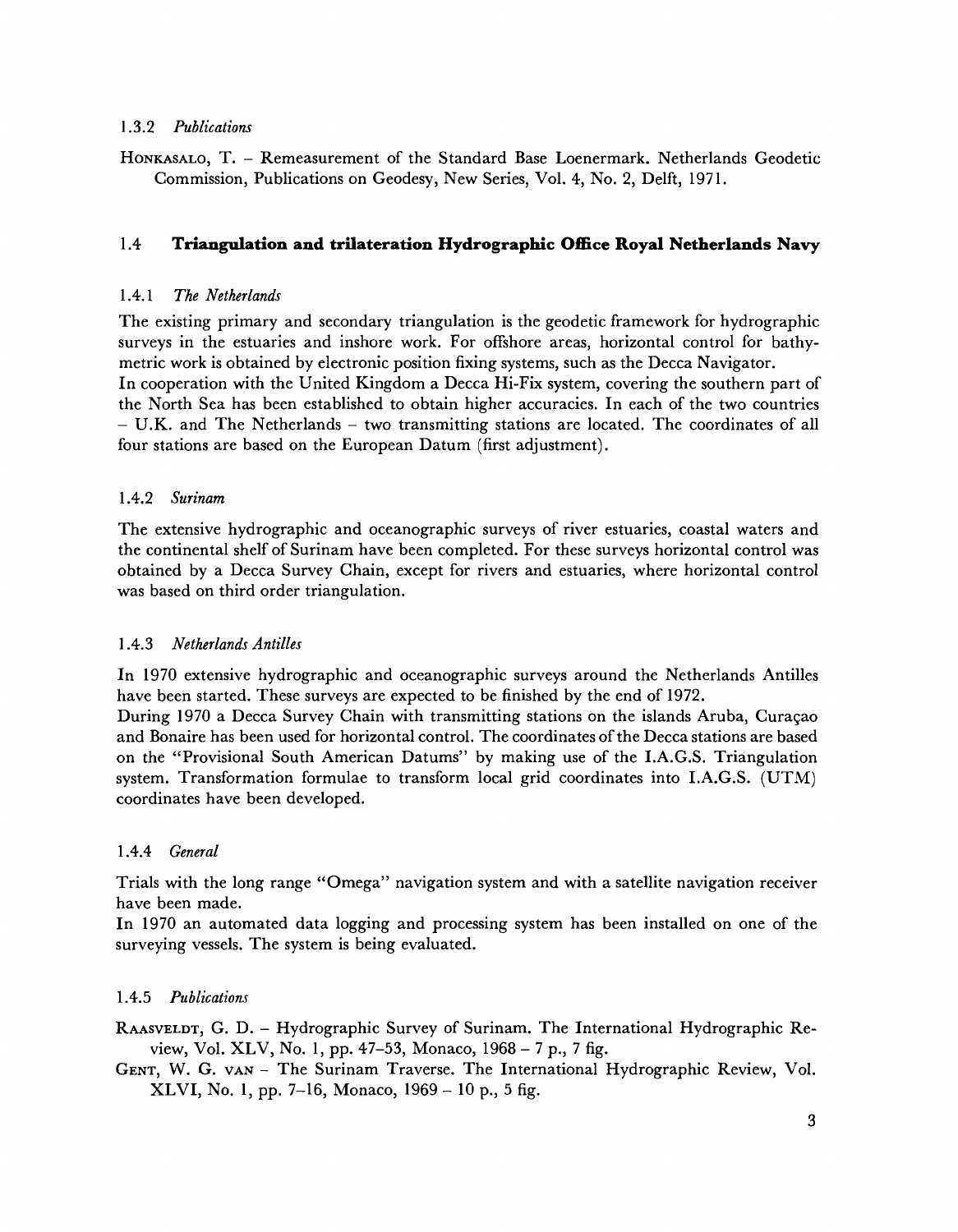- LANGERAAR, W. Towards an International Chart. The International Hydrographic Review, Vol. XLVI, No. 2, pp. 7-16, Monaco, 1969 - 10 p.
- OPSTAL, L. H. VAN Report on Testing Omega Navigation Receiver Tracor Type 7007. Netherlands Hydrographic Office, Hydrographic Newsletter, Vol. 2, No. 3, pp. 175-199, The Hague, 1970 - 25 p., 10 fig.
- GENT, W. G. VAN A Small Computer Method for the Conversion of Spheriodal Hyperbolic Coordinates into Geographic Coordinates. Netherlands Hydrographic Office, Hydrographic Newsletter, Vol. 2, No. 3, pp. 207-215, The Hague, 1970 - 9 p., 3 fig.

#### 1.5 **Computing Centre, Geodetic Institute, Delft University of Technology**

#### 1.5.1 *General*

In the report period a free adjustment of the primary triangulation net, i.e. an adjustment without Laplace- and base conditions, was executed. The precision of the net was thoroughly examined and the observations were checked by means of statistical tests (see coloured map at end of this report). The computed coordinates of boundary stations were compared with those obtained from the German and Belgian computations.

The reduction of the matrix of normal equations of this net for the connection with other countries was completed. The connection with the Belgian net was executed both in Brussels and at Delft; the results have been compared.

Continuation of the computations awaits the completion of the planned Laplace azimuth observations.

#### 1.5.2 *Publications*

- ALBERDA, J.E. Decision-Making and Surveying. Paper presented at the 12th F.1.G.-congress, London, 1968. Archives of the Twelfth International Congress of Surveyors, Volume B, pp.  $5078 - 50714$ , London,  $1969 - 7$  p., 2 fig.
- BAARDA, W. A Testing Procedure for Use in Geodetic Networks. Report SSG 1.14 presented at the 14th A.1.G.-General Assembly, Lucerne, 1967. Netherlands Geodetic Commission, Publications on Geodesy, New Series, Vol. 2, No. 5, Delft, 1968 - 97 p., 20 fig.
- BAARDA, W. Statistics: A Compass for the Land Surveyor. Paper presented at the 12th F.1.G. congress, London, 1968. Archives of the Twelfth International Congress of Surveyors, Volume B, pp. 507 15 - 507 26, London, 1969 - 12 p., 4 fig.
- KRWF, J. C. P. DE The Adjustment of the Primary Triangulation of The Netherlands. Report presented at the symposium on the New Adjustment of the European Triangulation, Paris, 1969. Commission Permanente Internationale des Triangulations Européennes. Publication No. 7, pp. 43-61, Munich, 1969 - 19 p,, 8 fig.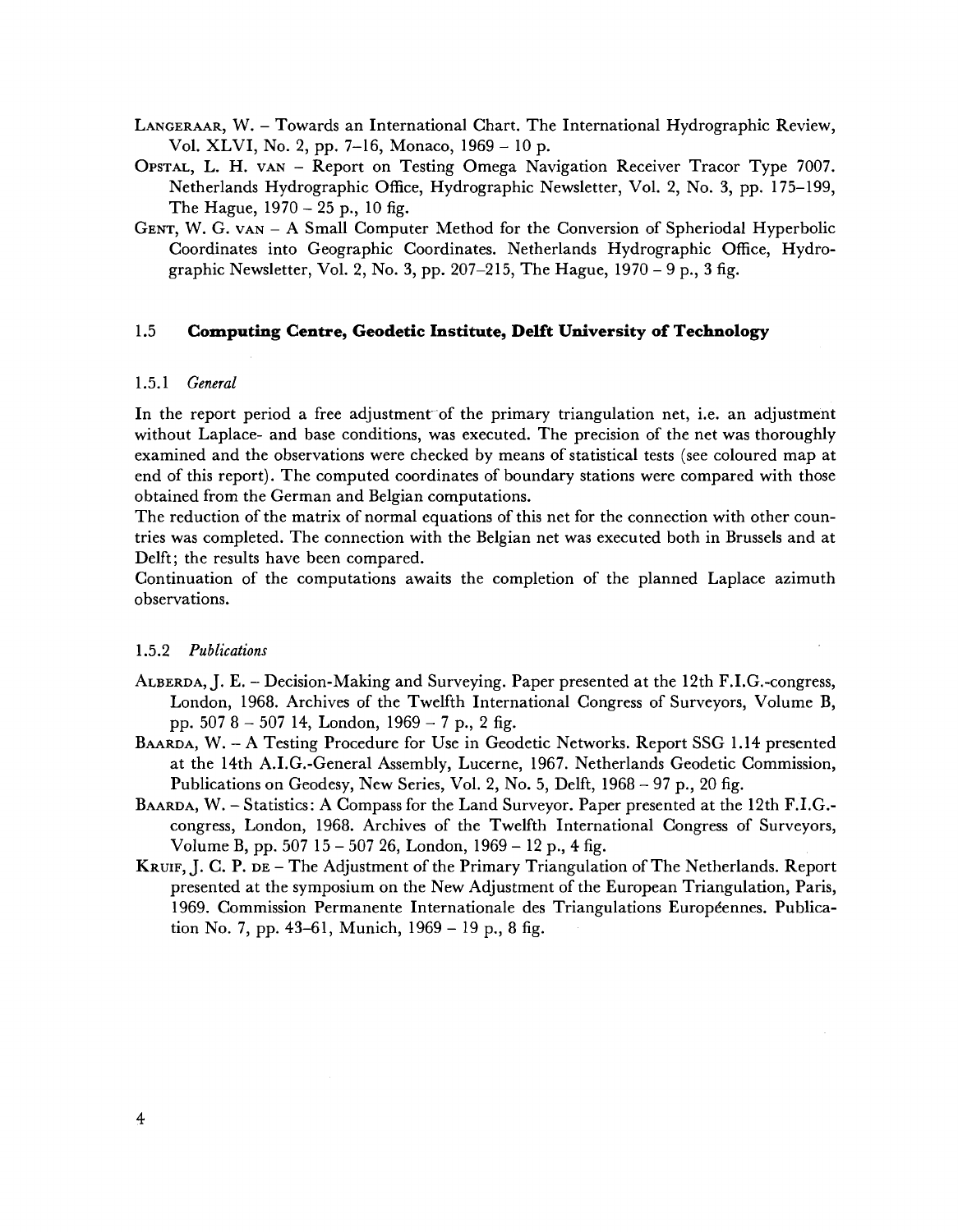# 2 LEVELLING AND MOVEMENT OF THE EARTH'S CRUST

#### 2.1 **Precise levelling**

#### 2.1.1 *General*

The hydrostatic measurements for a levelling network covering the whole country were continued. This network will consist of a series of concatenated hydrostatic levellings in the canals and rivers of the Netherlands. The 7 km long lead pipe needed for this operation is laid out and taken up again by a specially equipped ship.

During the report period 887 km of this levelling were completed. The average length of one hydrostatic measurement was 5.25 km, the number of measurements amounts to 169.

By the end of 1970 three circuits were completed with the following preliminary results.

| circuit no. | length             | misclosure |
|-------------|--------------------|------------|
|             | 429.2 km           | $-25.9$ mm |
| - 2         | $420.0 \text{ km}$ | $+2.8$ mm  |
| -3          | 453.9 km           | $+8.3$ mm  |

These circuits cover the whole country. The measuring of a hydrostatic levelling line through the northern part of Belgium would allow a fourth circuit to be added to the network.

To connect the hydrostatic levelling network to underground benchmarks a series of short first-order levelling lines were measured. The total length of these levellings made during the period of reporting amounts to 396 km. In addition to this, approximately 2400 km of second order levellings were carried out for various purposes.

#### 2.1.2 *Instruments*

For first order levelling work the automatic instruments Zeiss Ni-2 and Jena Koni 007 were used.

#### 2.1.3 *Methods*

The methods employed are the same as those described in the reports presented in Toronto (1957) and Helsinki (1960).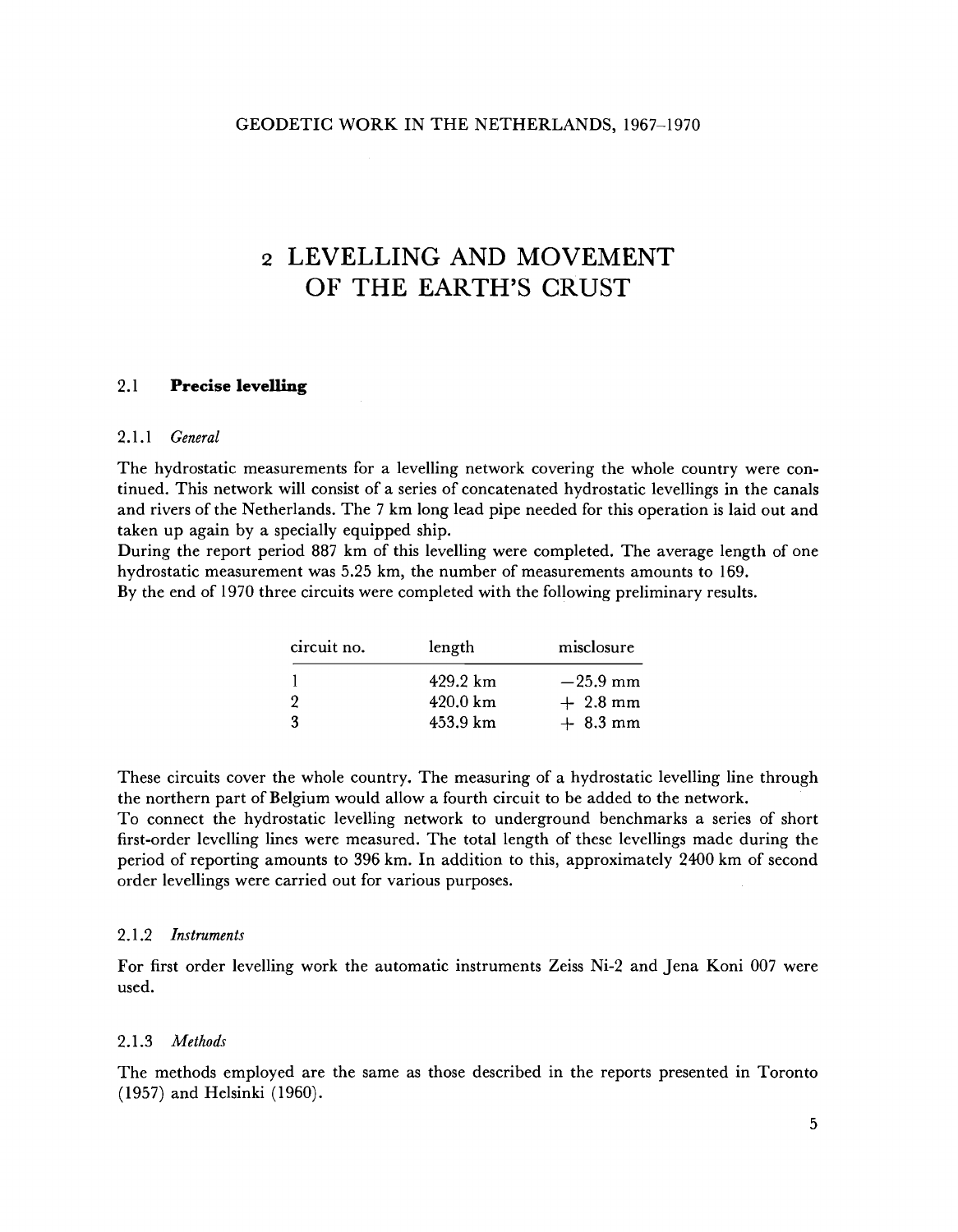#### 2 1.4 *Datum of the network*

The datum of the network is Normaal Amsterdams Peil (N.A.P.), fixed by an underground benchmark at Amsterdam.

#### 2.1.5 *Junctions with contiguous networks*

In 1969 three new connections with the Belgian first-order levelling network were measured in order to improve relative connections between the Belgian and Netherlands datum in the area of the North Sea coast.

The new connections are :

| 1969  | Sas van Gent-Zelzate  | $\varphi = 51^{\circ}12'37''$ N | $\lambda = 3^{\circ}48'12''$ E  |
|-------|-----------------------|---------------------------------|---------------------------------|
| 1969  | IJzendijke–Watervliet | $\varphi = 51^{\circ}17'39''$ N | $\lambda = 3^{\circ}37'36''$ E  |
| -1969 | Retranchement–Knokke  | $\varphi = 51^{\circ}20'48''$ N | $\lambda = 3^{\circ}22' 40''$ E |

In the area between Coevorden and Oldenzaal four connections with the levelling net of Niedersachsen (W. Germany) were measured in 1968 and 1970. The connection at Coevorden is of the first order, the other connections are of the second order:

| 1970 | Coevorden-Agterhorn    | $\varphi = 52^{\circ}38'54''$ N | $\lambda = 6^{\circ}45'20''$ E |
|------|------------------------|---------------------------------|--------------------------------|
| 1970 | Gramsbergen-Agterhorn  | $\varphi = 52^{\circ}36'57''$ N | $\lambda = 6^{\circ}43'36''$ E |
| 1968 | Hardenberg-Vennebrügge | $\varphi = 52^{\circ}33'15''$ N | $\lambda = 6^{\circ}41'07''$ E |
| 1968 | Vasse–Uelsen           | $\varphi = 52^{\circ}27'40''$ N | $\lambda = 6^{\circ}50'12''$ E |

#### 2.1.6 *North- West European Lowlands Levelling*

Some additional data were submitted for the final adjustment.

#### 2.1.7 *Special measurements*

Hydrostatic levellings allowing connections to be made between isolated tide gauges at sea and the levelling network on land were continued.

## 2.1.8 *Publications*

- HOUVEN, G. VAN DER **Nauwkeurigheidswaterpassing;** ontstaan, instandhouding en vernieuwing. (Precise Levelling in The Netherlands; Origin, Maintenance and Updating). Geodesia, Utrecht, 1968, pp. 45-51 - In Dutch, 7 p.
- WASSEF, A. M. and MESSIH, F. Z. A. Introductory statistical analysis of the second and third precise levellings of The Netherlands (part I).

Travaux de l'Association Internationale de Géodésie, Tome 23, pp. 99-107, Paris, 1968  $-9$  p.

WEMELSFELDER, P. J. - Mean sea level as a fact and as an illusion. Paper presented at the Symposium on Coastal Geodesy, Munich, 1970.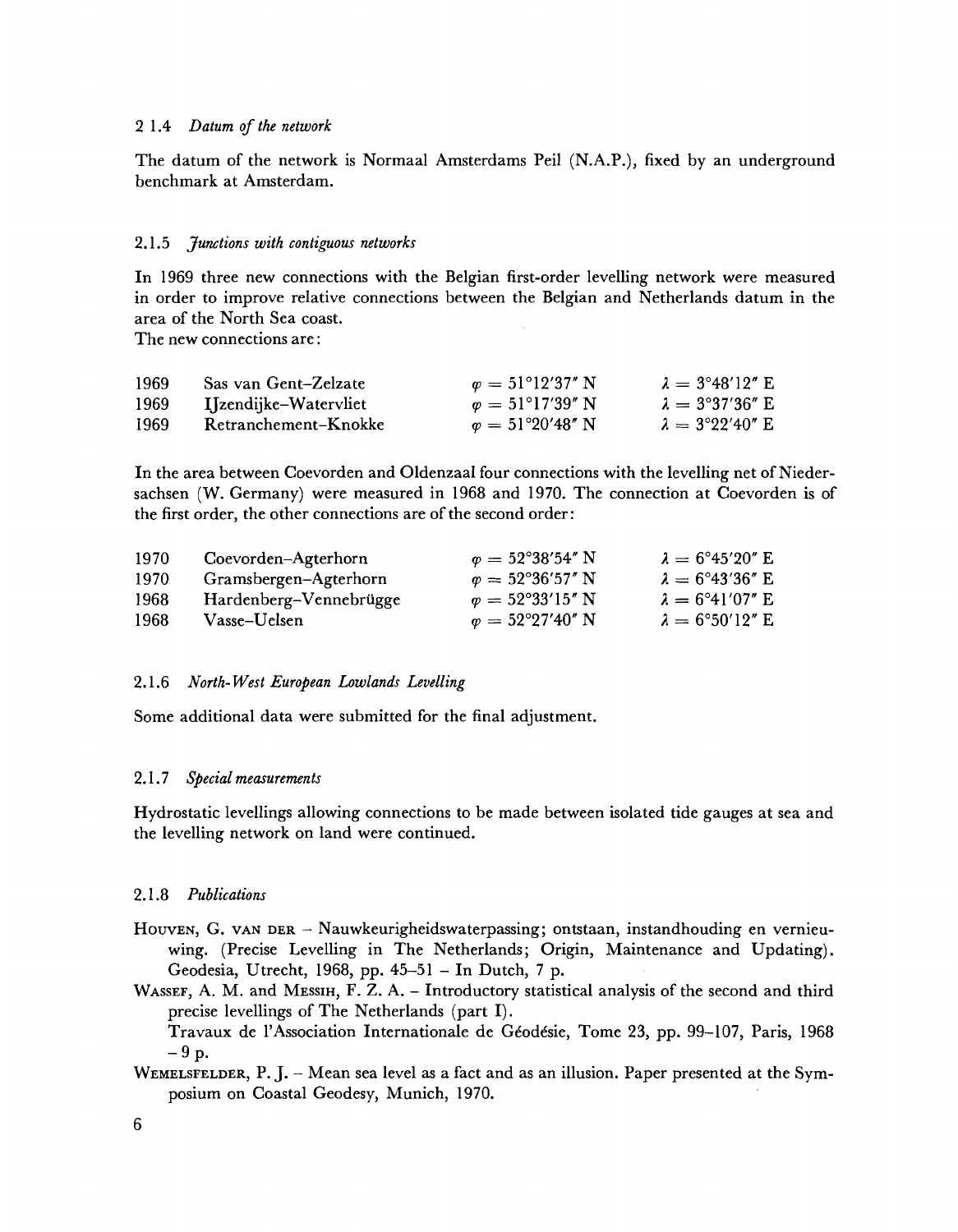## 2.2 **Movements of the Earth's Crust**

## 2.2.1 *Measurements*

**At** the request of the subcommission on Crustal Movements of the Netherlands Geodetic Commission precise levellings were carried out across the saltdomes near Winschoten, Schoonlo and Weerselo (first measurement) and across a number of faults between Venlo and Roermond (various measurements have been made since 1923).

Daily vertical movements of coastal benchmarks were studied in terms of their relationship to the tide by means of hydrostatic levelling at Delfzijl in 1969.

## 2.2.2 *Publications*

WAALEWIJN, **A.** - Hydrostatic measurement of vertical movements of the coast in relation to the tide. Paper presented at the Symposium on Coastal Geodesy, Munich, 1970.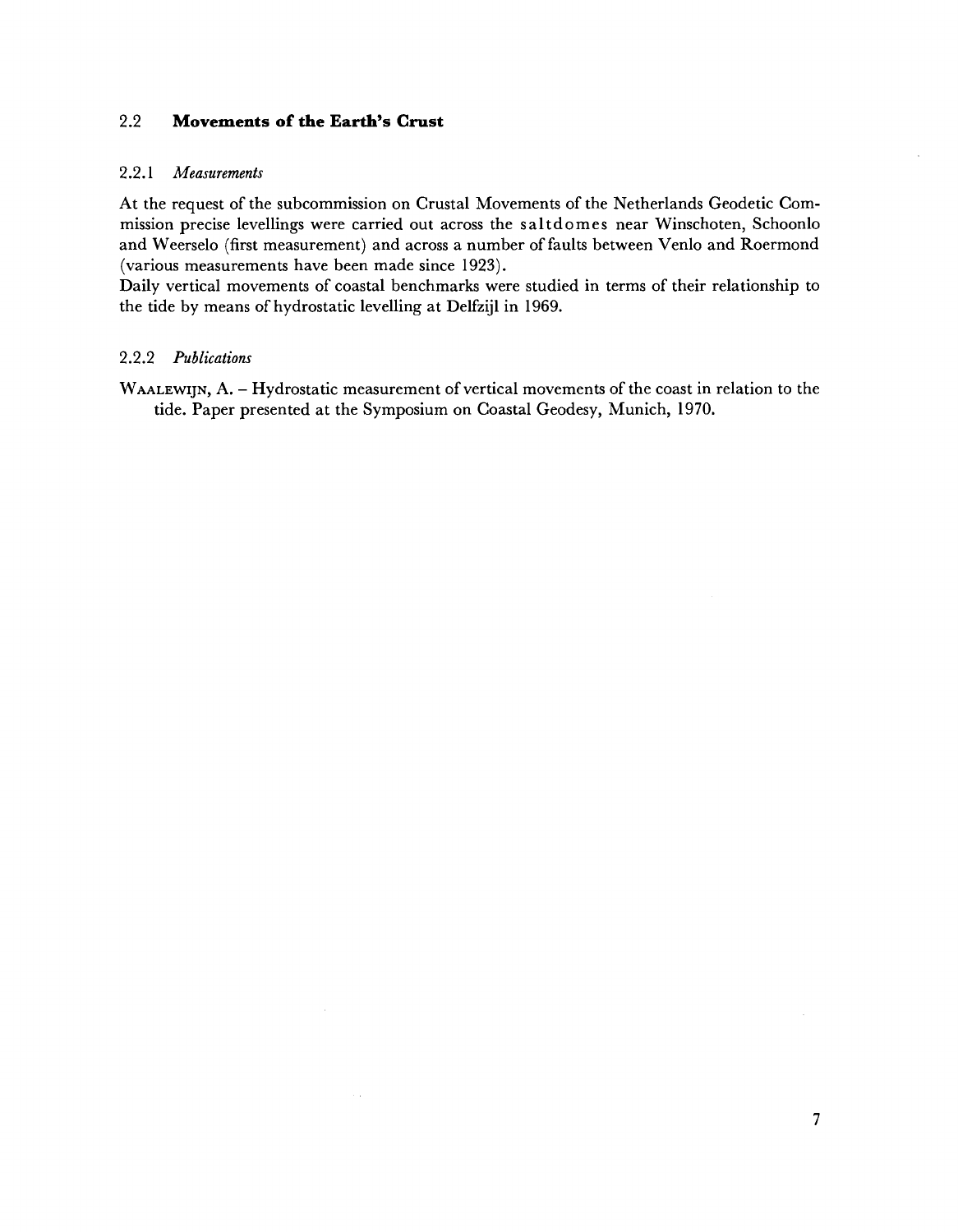# **3** GEODETIC ASTRONOMY GEOMETRIC STUDY OF SATELLITES

## 3.1 **Geodetic Astronomy**

## 3.1.1 Twin Laplace Point Ubachsberg- Tongeren

In 1968, astronomical observations were carried out at the primary stations Ubachsberg (The Netherlands) and Tongeren (Belgium) to form of these two stations a twin Laplace point. The latitude, longitude and azimuth were determined simultaneously, applying Black's method, and using a Wild T4 universal theodolite. A publication on the results obtained is presently being printed.

## 3.1.2 Twin Laplace point Zierikzee-Goedereede

In 1969, the azimuth Goedereede-Zierikzee was astronomically determined and this completed the observations at this twin Laplace point. The azimuth Zierikzee-Goedereede and the latitude of Zierikzee were already determined in 1897, while longitude observations at both stations were carried out in the years 1949 and 1950. A report on the final results is under preparation.

## 3.1.3 Laplace points Axel and Rijswijk *3*

In 1970, Laplace point observations were performed at the stations Axel and Rijswijk 3 (near satellite station Delft), applying Black's method and using a Kern DKM 3A theodolite. These measurements were carried out in behalf of the high precision traverse linking the West-European satellite stations (see section 1.2.2). The results are being studied.

#### 3.1.4 Publications

Husti, G. J. - The Twin Laplace Point Ubachsberg-Tongeren, Applying the Black Method. Netherlands Geodetic Commission, Publications on Geodesy, New Series, Vol. 4, No. 1, Delft, 1971.

## 3.2 **Satellite Geodesy**

#### 3.2.1 General

The camera-station of the Geodetic Institute of the Delft University of Technology continued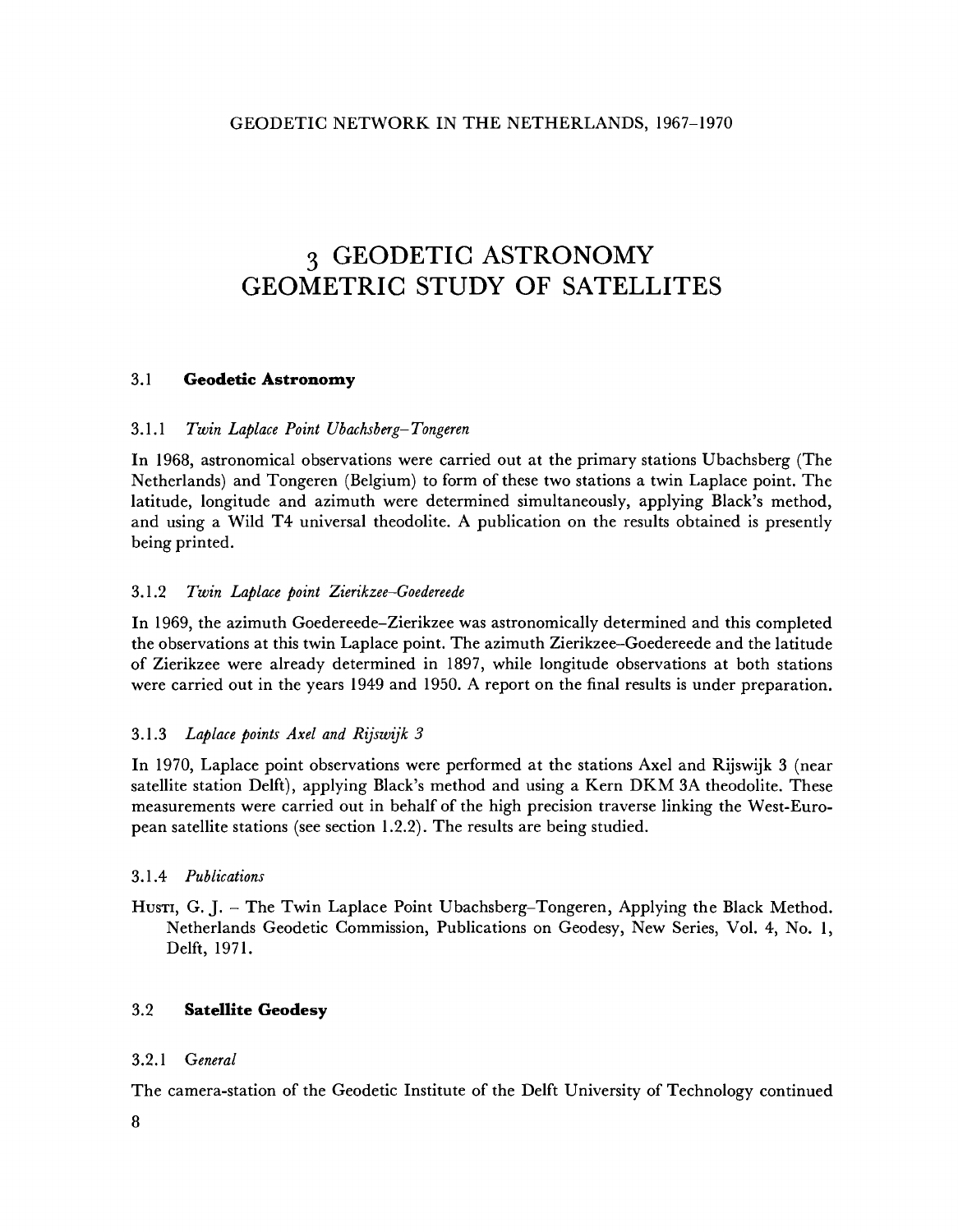to take part in internationally co-ordinated geodetic satellite observation programmes. The station contributed observations to the Western European Satellite Triangulation Programme, the U.S. National Geodetic Satellites Programme and recently also to the International Satellite Geodesy Experiment (ISAGEX). Both optically passive and optically active satellites were observed.

In 1969, the station was re-located, remaining, however, in the neighbourhood of Delft. It will definitively be re-established, probably in 1972, at a more suitable site near Apeldoorn.

A geodetic satellite-camera of special design was constructed on the basis of a so-called K-50 lens-cone assembly  $(f = 36$  inches;  $f/4$ ). This camera is equipped with an automatic re-loading device, capable of holding 8 photographic plates of size  $8 \times 10$  inches. Time is obtained by means of a revolving focal-plane chopper and recorded on punched tape. It is planned to have this equipment available by mid-1971.

Rather definite plans have been worked out to supplement the camera-station with a laser rangefacility of high precision. A special study has been made of technical possibilities of laser hazardprevention in a densily populated area.

Theoretical studies have been made in several fields of satellite geodesy.

#### 3.2.2 Publications

AARDOOM, L. - Geometry from simultaneous satellite ranging. Tellus, Stockholm, 1970, pp.  $572 - 580 - 9$  p.

BRUINS, G. J. - Nieuwe ontwikkelingen in de vormbepaling van de aarde. Tijdschrift voor Kadaster en Landmeetkunde, 's-Gravenhage, No. 6, 1970, pp. 238–243 – In Dutch, 6 p.

AARDOOM, L.- Dynamische en geometrische aspecten van de satellietgeodesie. Tijdschrift voor Kadaster en Landmeetkunde, 'S-Gravenhage, No. 6, 1970, pp. 243-251 - In Dutch, 9 p.

POELSTRA, T. J. - Technische aspecten van het meten naar satellieten. Tijdschrift voor Kadaster en Landmeetkunde, 'S-Gravenhage, No. 6, 1970, pp. 251-265 - In Dutch, 15 p., 3 fig.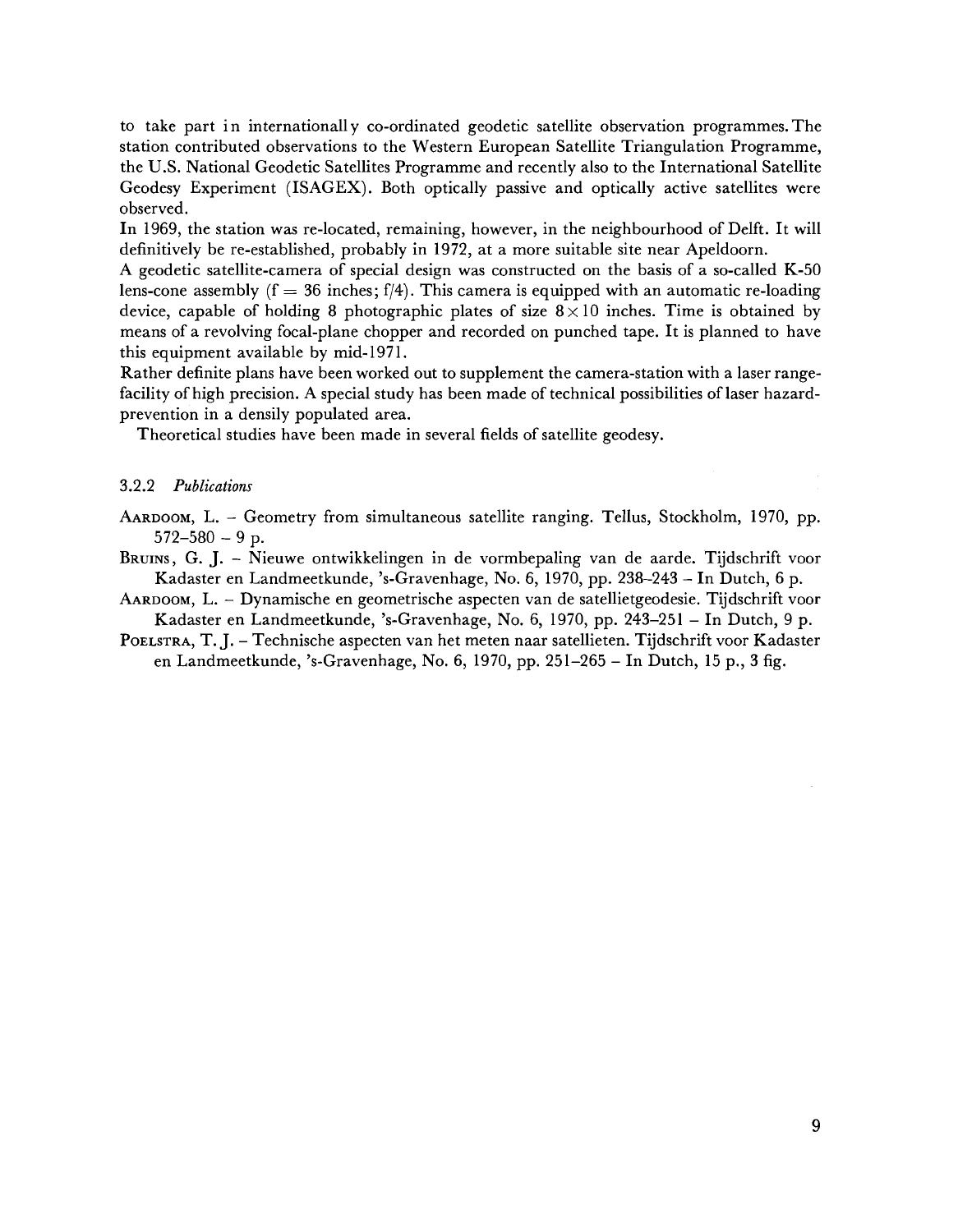## 4 **GRAVIMETRY**

#### 4.1 **Surinam**

In 1966, a gravity survey was carried out in the western part of the continental shelf of Surinam (see Geodetic Work in The Netherlands, 1963-1966, p. 9). In 1969, this survey was continued in the eastern part of the continental shelf. The measurements were made on board of the hydrographic survey vessels H.Nl. M.S. "Snellius" (1966) and "Luymes" (1969) with the Askania sea gravimeter Gss  $2 - No$ . 19 of the Geodetic Institute of the Delft University of Technology. Free air anomalies were computed which are in good agreement with those obtained on the adjacent land area. A map of the western part was published in [l] while a map of free air anomalies of the whole area of the continental shelf of Surinam will be included in Special Publication No. 6 of the Hydrographic Newsletter, Netherlands Hydrographic Office, The Hague. The results of the gravity observations on land were published in [2].

#### 4.2 **NAVADO III** - **project**

In 1964-1965, gravity observations were carried out on the Atlantic Ocean along the parallels  $22^\circ$ ,  $25^\circ$ ,  $28^\circ$ ,  $31^\circ$ ,  $34^\circ$ ,  $37^\circ$ ,  $40^\circ$ ,  $43^\circ$ ,  $46^\circ$  and  $49^\circ$  North. These measurements formed part of the Oceanographic expedition "NAVADO" in the North Atlantic. A map of free air anomalies was published in [3] and in Geodetic Work in The Netherlands, 1963-1966 (fig. 4.1). In 1968, Bouguer- and isostatic anomalies ( $T = 20$  and  $T = 30$ ) were computed by the Department of Geodetic Science of the Ohio State University at Columbus (U.S.A.). The results of these computations are shown in the map at the end of this report.

#### 4.3 **Netherlands Leeward Islands**

In 1962, a gravimetric survey was carried out on the Netherlands Leeward Islands Aruba, Bonaire and Curaqao. In 1964-1965, this survey was extended to the sea surrounding these islands. The results of these surveys were published in [5].

## 4.4 **Atlantic Ocean**

In 1969 and 1970, two new crossings were made along the parallels 7" and 4" North.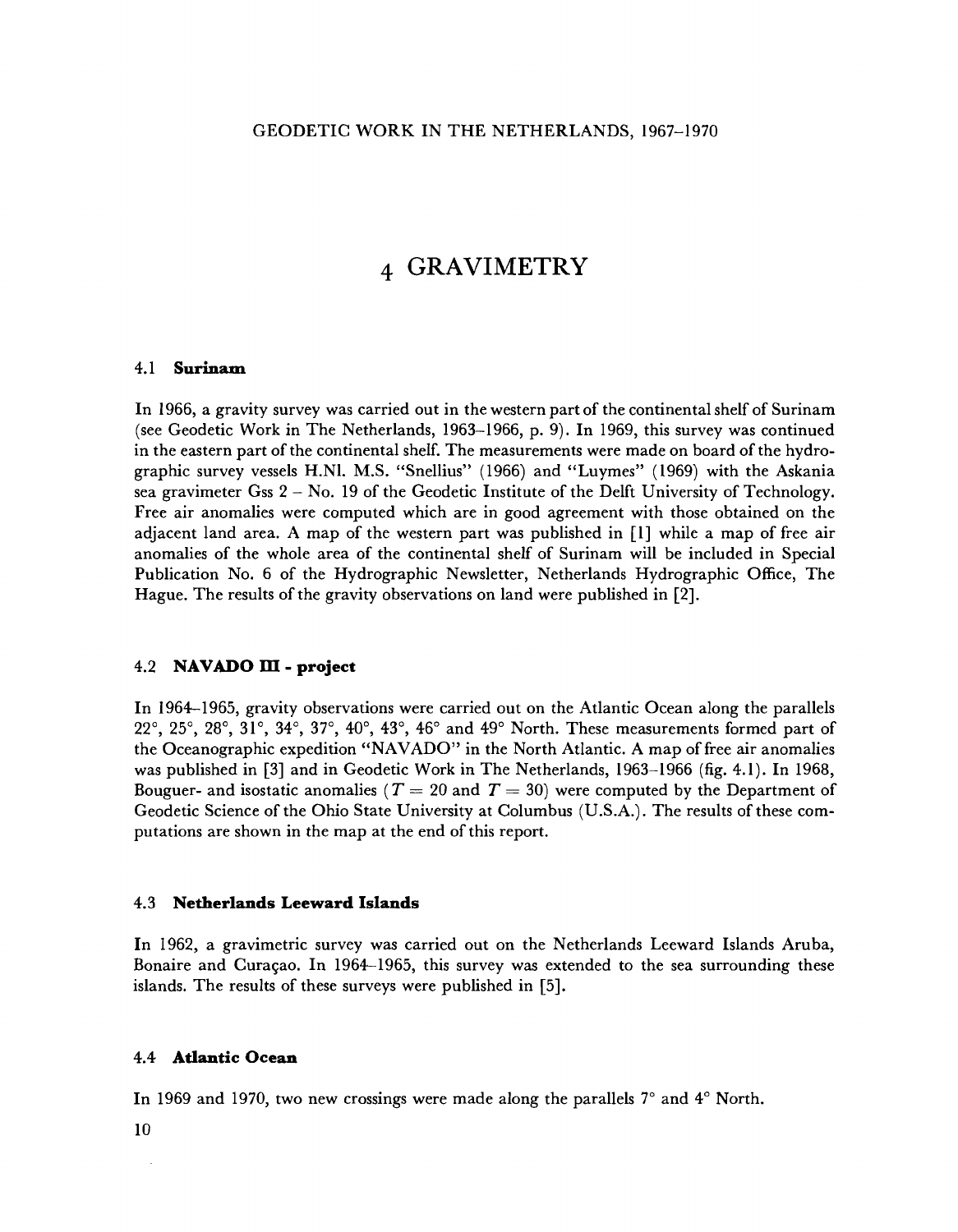## 4.5 **Publications**

- [1] STRANG VAN HEES, G. L. Gravity Measurements on the Continental Shelf of Surinam. In: Scientific Investigation on the Shelf of Surinam H.Nl. M.S. Snellius. Netherlands Hydrographic Office, Hydrographic Newsletter, Special Publication, No. 5, pp. 11-14, The Hague,  $1967 - 4$  p., 1 fig.
- [2] BOECKEL, J. VAN Regional Gravity Survey of Northern Surinam. In: J. Veldkamp (ed.) Gravity Surveys in Surinam and The Netherlands Leeward Islands Area, 1958-1965, pp. 7-52, Netherlands Geodetic Commission, Publications on Geodesy, New Series, Vol. 3, No. 3, Delft, 1969 - 46 p., 20 fig.
- [3] STRANG VAN HEES, G. L. Gravity Measurements on the Atlantic; NAVADO 111. Paper presented at the 14th General Assembly of the International Association of Geodesy, Lucerne,  $1967 - 7$  p., 1 fig.
- [4] STRANG VAN HEES, G. L. Gravity and Cross-coupling on the Halifax Test Range in August 1965. Paper presented at the 14th General Assembly of the International Association of Geodesy, Lucerne,  $1967 - 5$  p.
- [5] LAGAAY, R. A. Gravity Anomalies in The Netherlands Leeward Islands Area A Summary. In: J. Veldkamp (ed). Gravity Surveys in Surinam and The Netherlands Leeward Islands Area, 1958-1965, pp. 57-77. Netherlands Geodetic Commission, Publications on Geodesy, New Series, Vol. 3, No. 3, Delft, 1969- 21 p., 4 fig.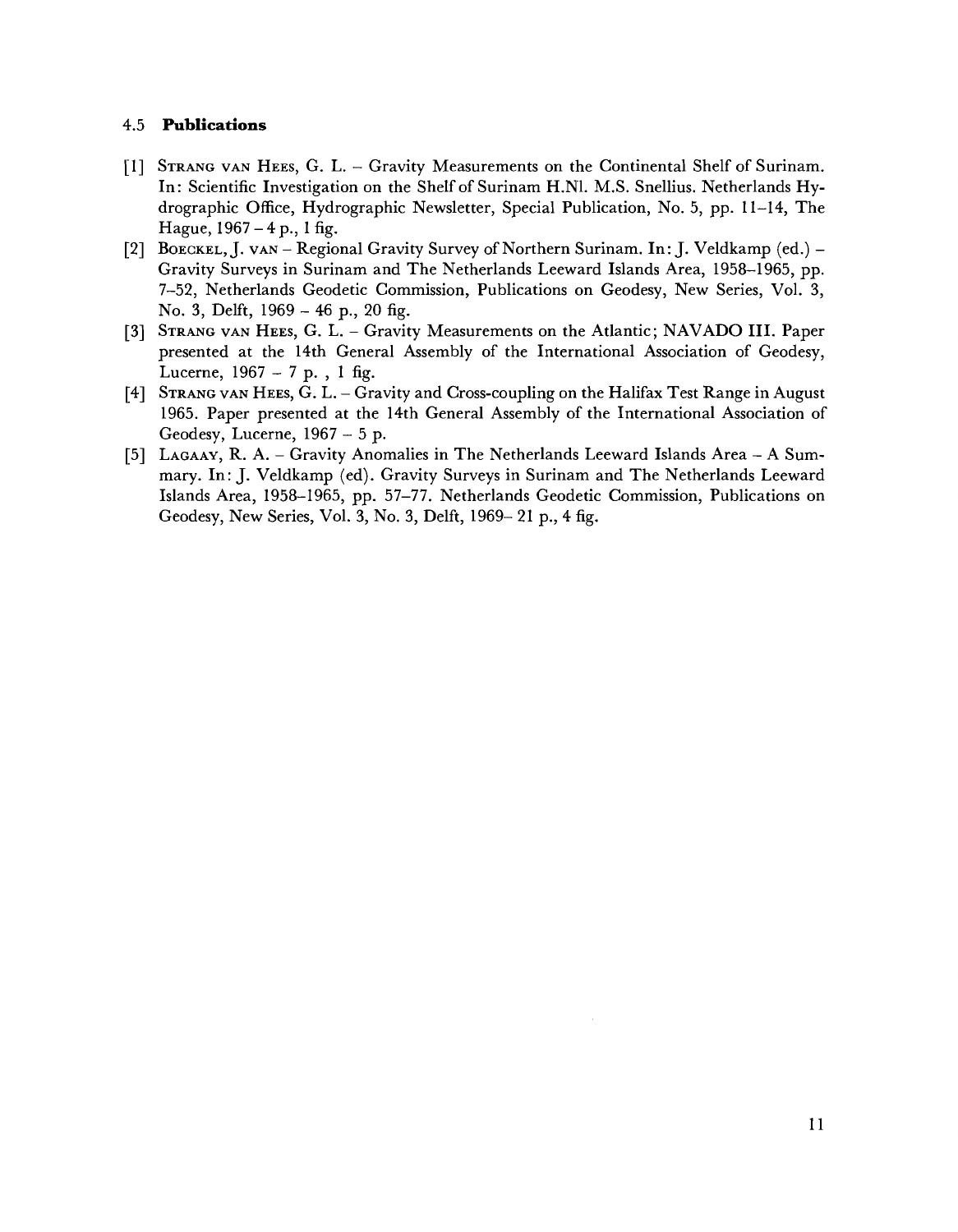# 5 DYNAMIC GEODESY

#### 5.1 **Deviations of the vertical**

In the report period no new determinations of the vertical were made in The Netherlands.

#### 5.2 **Publications**

- BRUINS, G. J. A New Parameter for Ellipsoidal Calculus. Paper presented at the International Symposium Figure of the Earth and Refraction, Vienna, 1967. Osterreichische Zeitschrift für Vermessungswesen, Sonderheft 25, pp. 66–68, Vienna, 1967 – 3 p., 1 fig.
- BRUINS, G. J. Some Remarks about Ellipsoidal Coordinate Systems. Paper presented at the International Symposium Figure of the Earth and Refraction, Vienna, 1967. Osterreichische Zeitschrift für Vermessungswesen, Sonderheft 25, pp. 68–72, Vienna, 1967 – 4 p., 1 fig.
- BRUINS, G. J. Complex and Conjugate Harmonic Functions and Their Invariants in Geodesy. Paper presented at the 14th General Assembly of the International Union of Geodesy, Lucerne, 1967. Bulletin Géodésique No. 91, Paris, 1969, pp. 23-40 - 18 p., 3 fig.
- BRUINS, G. J. A short remark on mass- and charge distribution. Paper presented at the 4th Symposium on Mathematical Geodesy, Trieste, 1969 - 2 p.
- AARDOOM, L. Some transformation properties for the coefficients in a spherical harmonic expansion of the earths' external gravitational potential. Tellus, Stockholm, 1969, No. 4, pp.  $572 - 584 - 13$  p., 2 fig.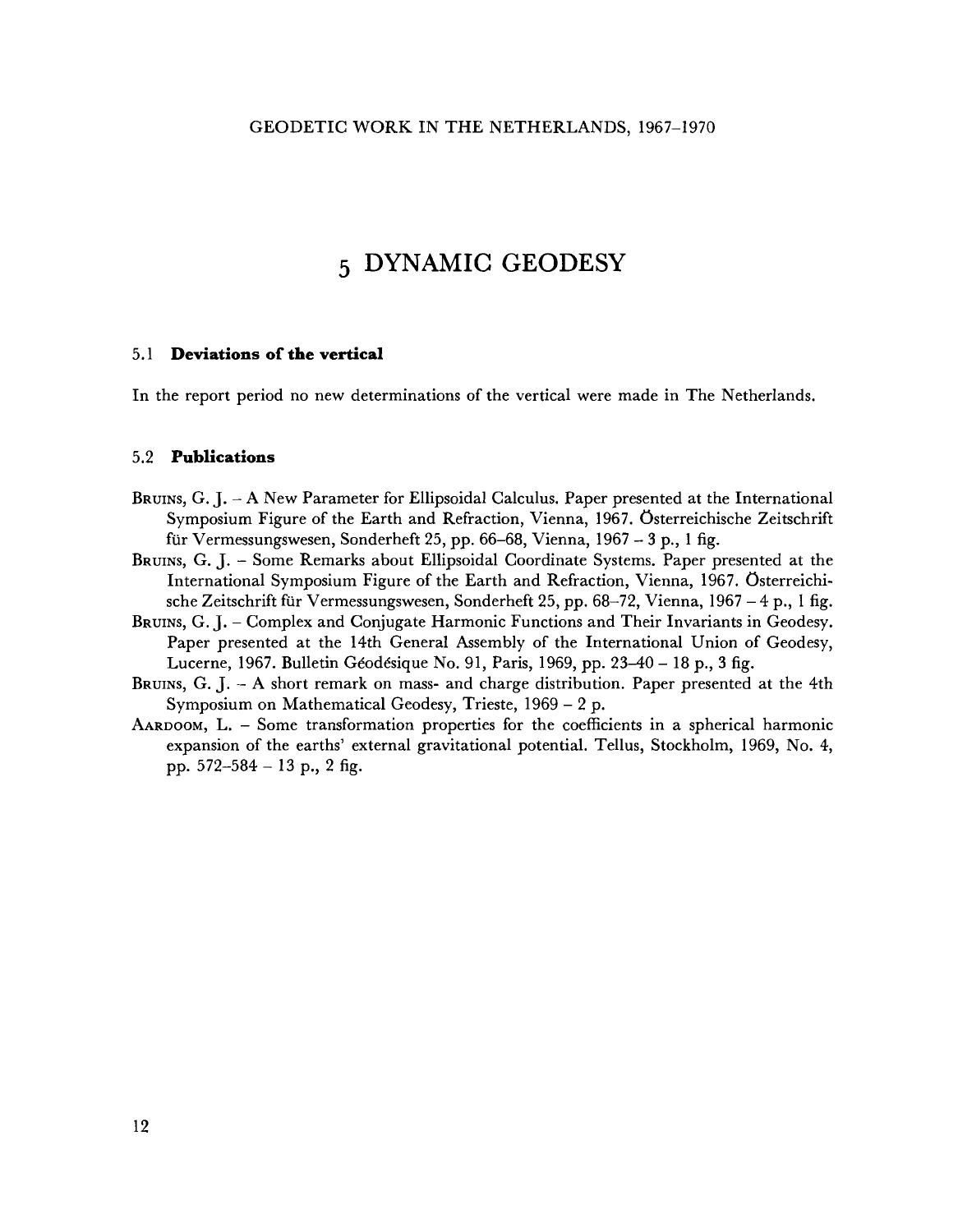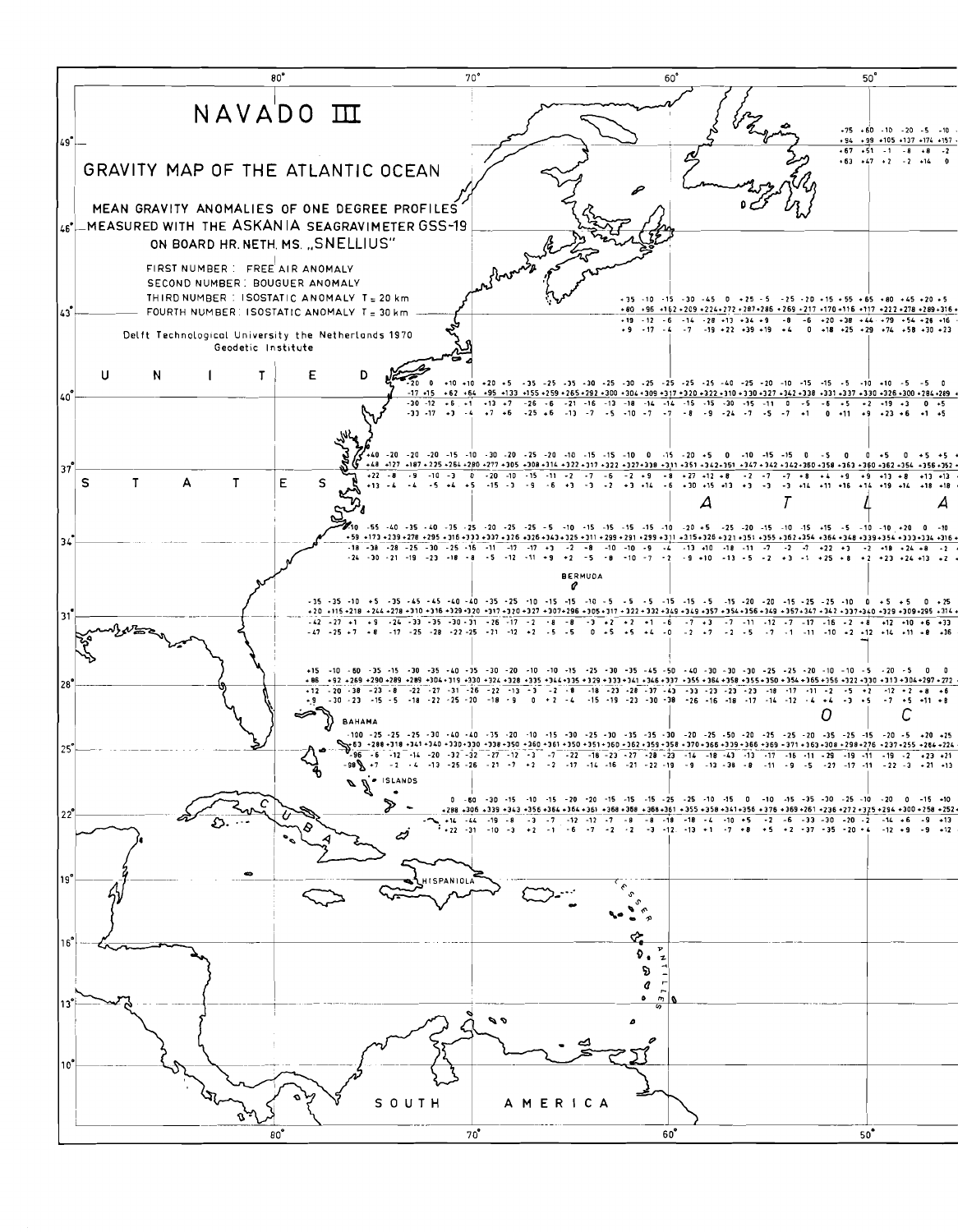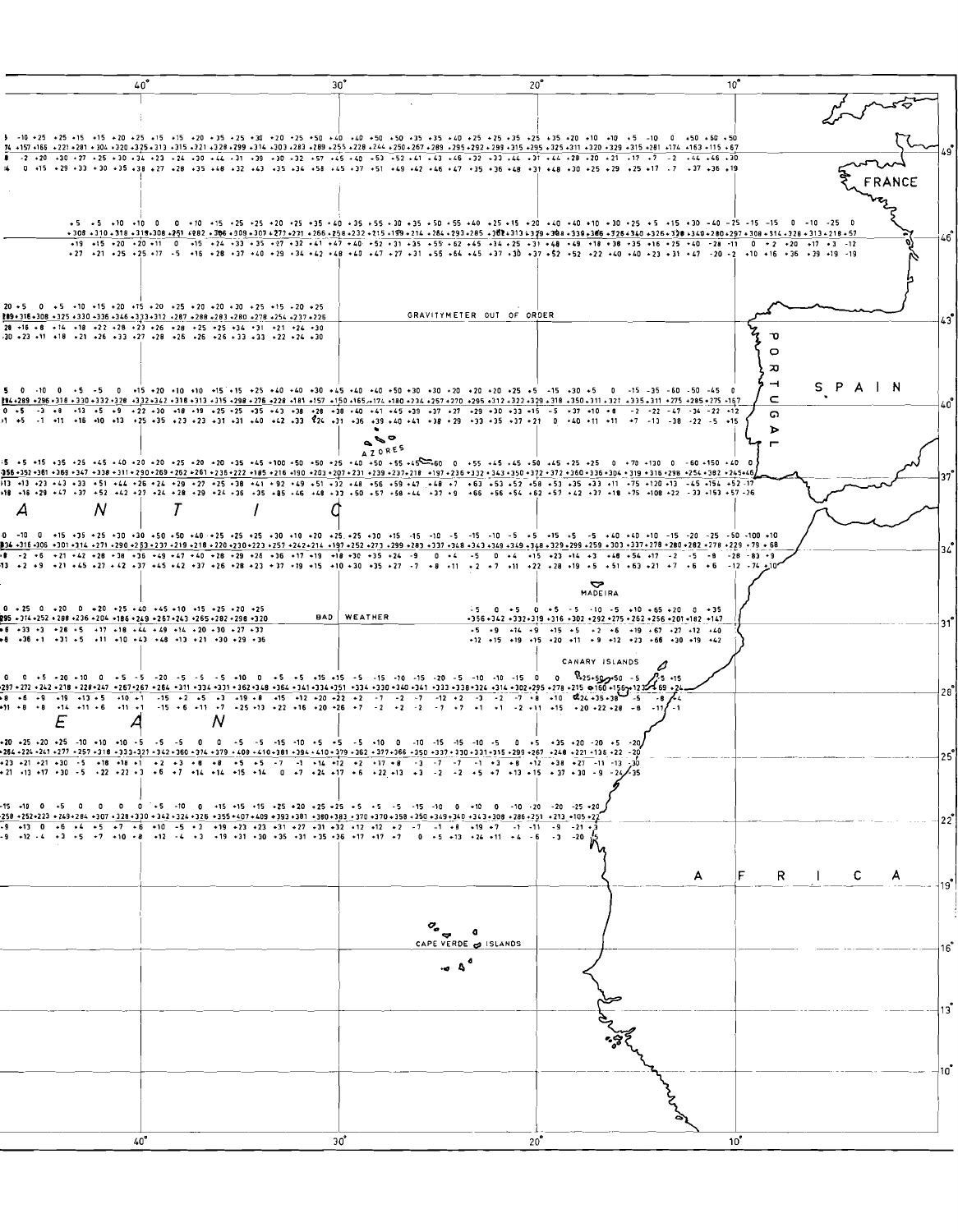# PRECISIE NEDERLANDSE

**BEREKEND IN ÉÉN FASE OP DE ELLIPSOIDE VAN** DE NIEUWE VEREFFENING VAN DE EURO

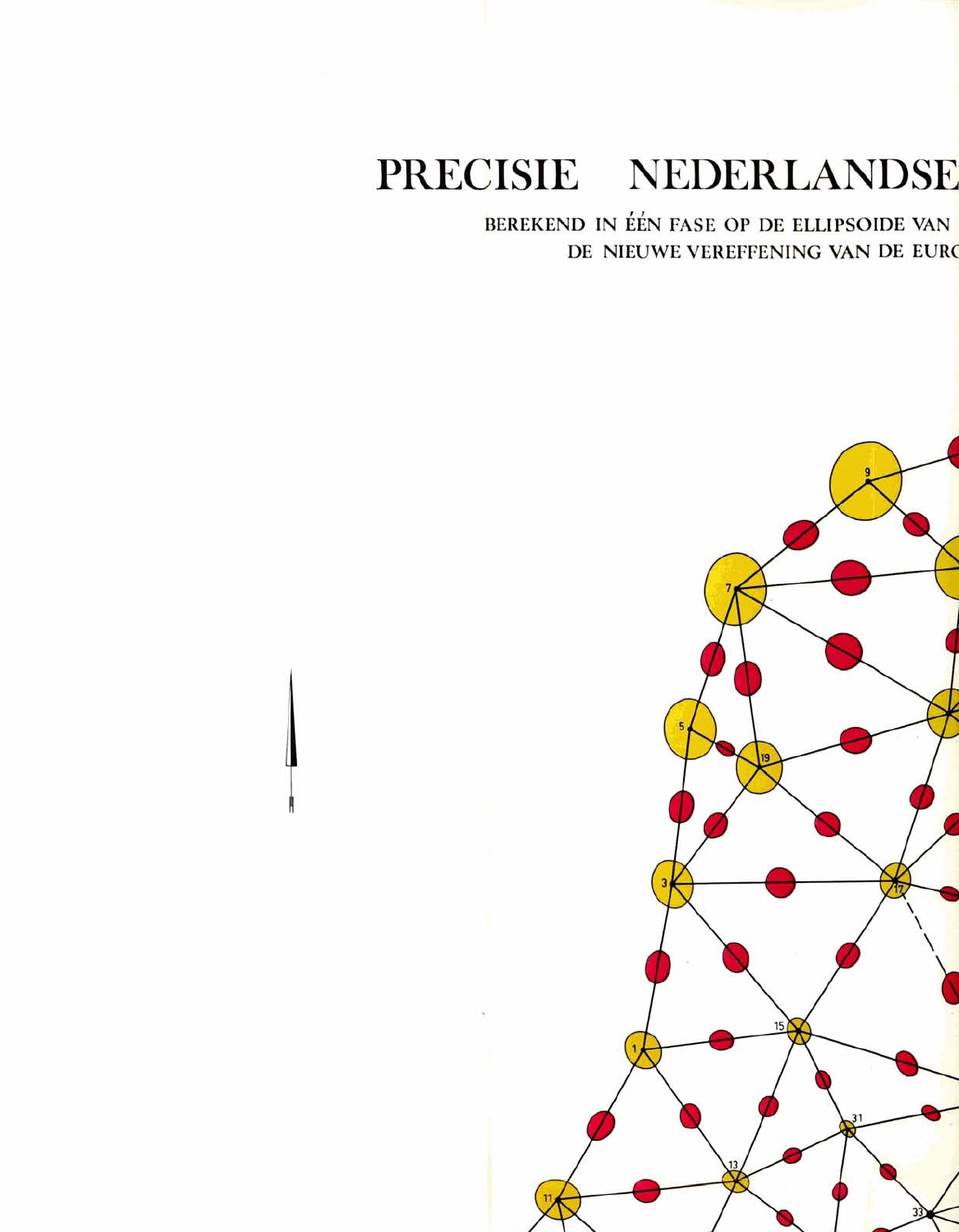# ANDSE DRIEHOEKSNET

LLIPSOIDE VAN HAYFORD IN HET KADER VAN **G VAN DE EUROPESE TRIANGULATIE** 

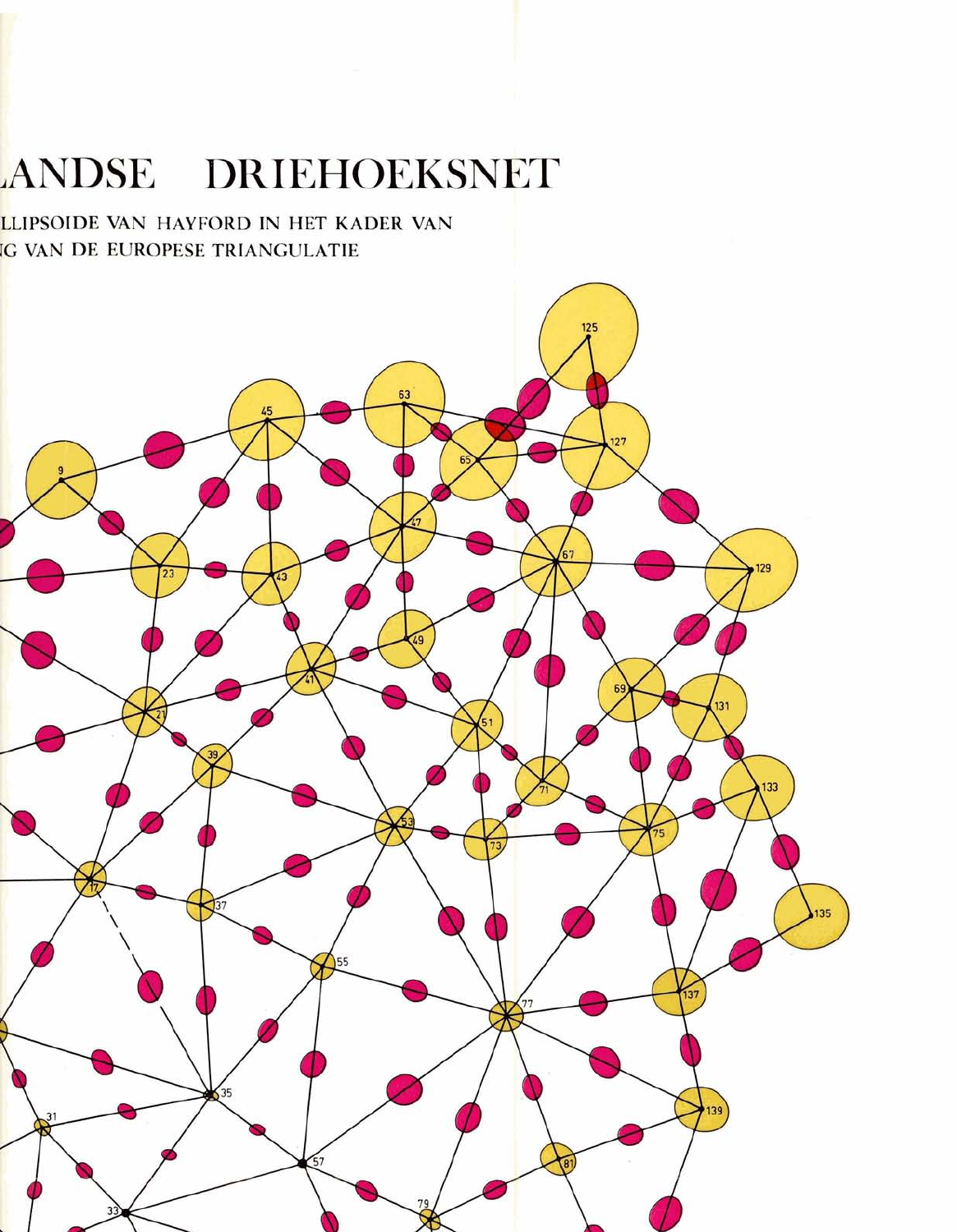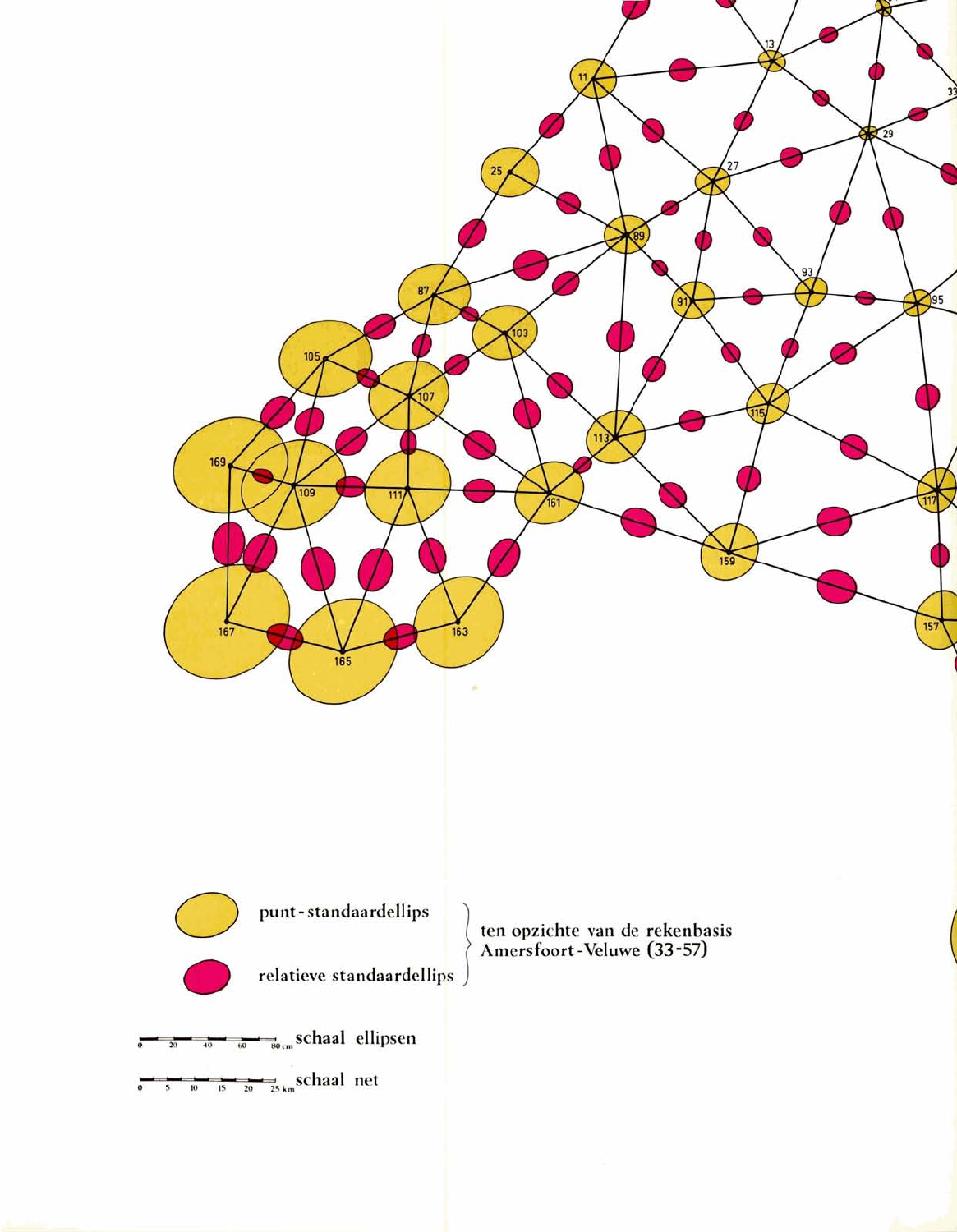